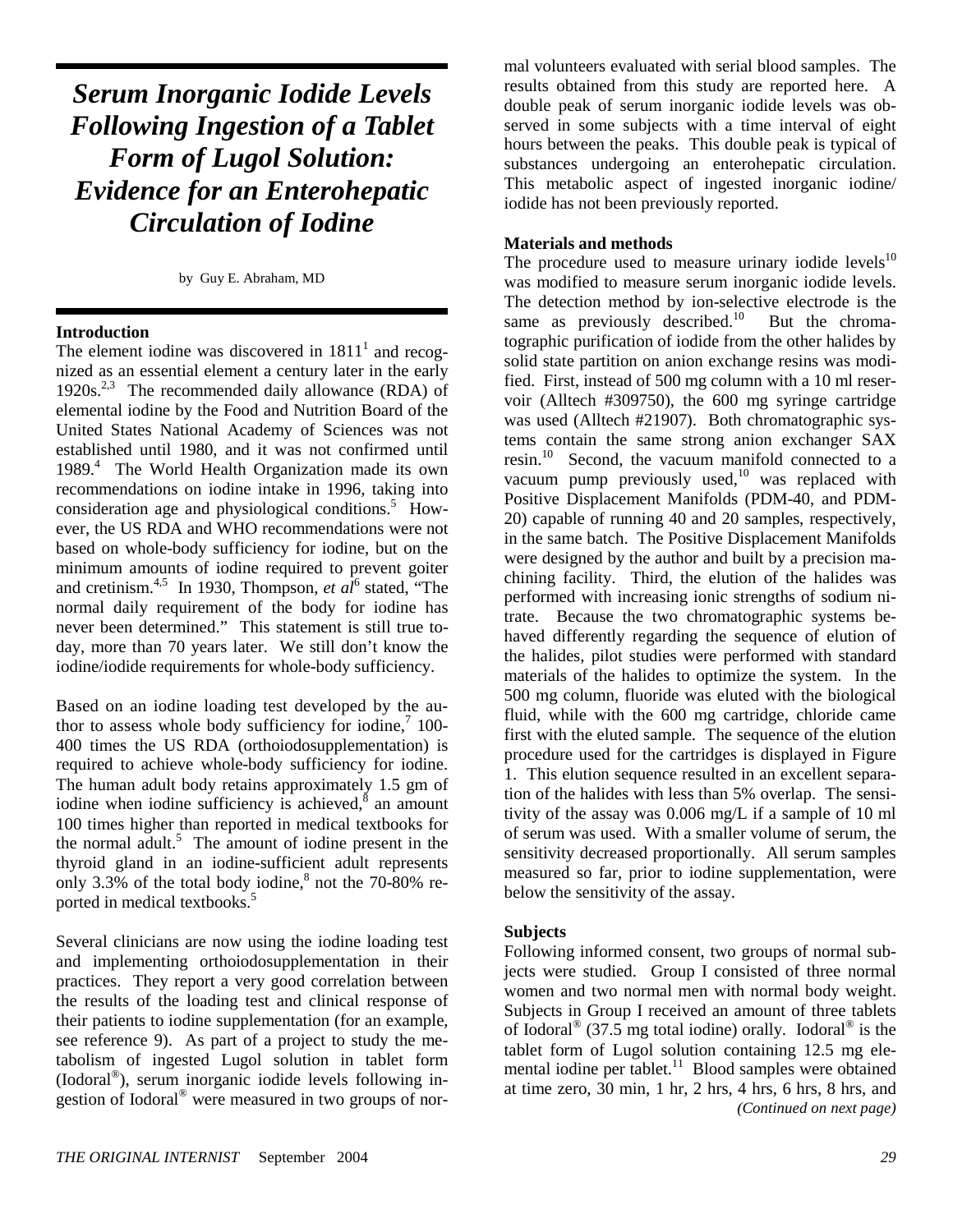24 hrs, (eight samples) following the ingestion of the preparation.

Group II consisted of six normal women with normal body weight. This group was studied twice: Before and after 1 month of iodine supplementation at 50 mg elemental iodine/day (four tablets Iodoral®). For the loading test, four tablets (50 mg) were ingested and blood samples were obtained at time zero, 10 min, 20 min, 30 min, 1 hr, 2 hrs, 3 hrs, 4 hrs, 8 hrs, and 24 hrs (10 samples). Serum samples obtained, following further processing, were frozen in plastic containers until assayed.

# **Results**

The serum levels of inorganic iodide in Group I subjects receiving three tablets of Iodoral® are compared with the levels obtained pre-supplementation in Group II subjects who ingested four tablets (Figure 2). At time zero, the serum iodide levels were undetectable in both groups. Since 10 ml of serum was used in Group I and 3 ml in Group II, the sensitivity of the assay was 0.006 mg/L for Group I and 0.02 mg/L for Group II.

The serum levels obtained at 10 and 20 minutes in Group II were omitted from this figure for ease of comparisons since these two samples were not available in Group I. Also, Group I subjects did not have a threehour blood sample, and Group II subjects did not have a six-hour blood sample. By 30 minutes post ingestion of

three tablets (Group I) and four tablets (Group II), mean serum iodide levels were 0.4 mg/L and 0.7 mg/L respectively for Group I and Group II. Peak levels were achieved in both groups between two and four hours. Serum inorganic iodide levels were still detectable at 24 hours with 0.4 mg/L and 0.45 mg/L. The mean peak levels for Group I were around 1.5 mg/L; whereas, for Group II, the mean peak levels were between 1.8 mg/L and 2.2 mg/L. After one month of supplementation at 50 mg/day in Group II, four of six subjects reached peak levels at 10 minutes. These levels were maintained for 2-3 hours, forming a plateau, followed by a sharp drop, and a second peak at eight hours post ingestion.

The data on one of the subjects pre- and postsupplementation are displayed in Figure 3. Prior to supplementation, the iodide levels were below 0.02 mg/L at 10 minutes, became measurable at 20 minutes (0.2 mg/ L), increased progressively to reach a peak 1.8 mg/L at two hours, and decreased afterward to levels of 0.4 mg/L at eight and 24 hours. Following one month of supplementation with four tablets of Iodoral<sup>®</sup> (50 mg), the peak levels were three times higher and shifted to the left by two hours. A plateau was maintained between 10 minutes and three hours with levels fluctuating between 4.6 mg/L and 5 mg/L. At four hours, the serum iodide level dropped sharply to 1.4 mg/L. No blood samples were obtained at six hours. A second peak of 3.2 mg/L was *(Continued on next page)* 



**This flowchart describes the combined measurement of chloride, fluoride, bromide, and iodide in the same urine or serum sample, by prior chromatography on anion-exchange resin cartridges fitted with 10 ml plastic syringes, in a Positive Displacement Manifold (PMD).**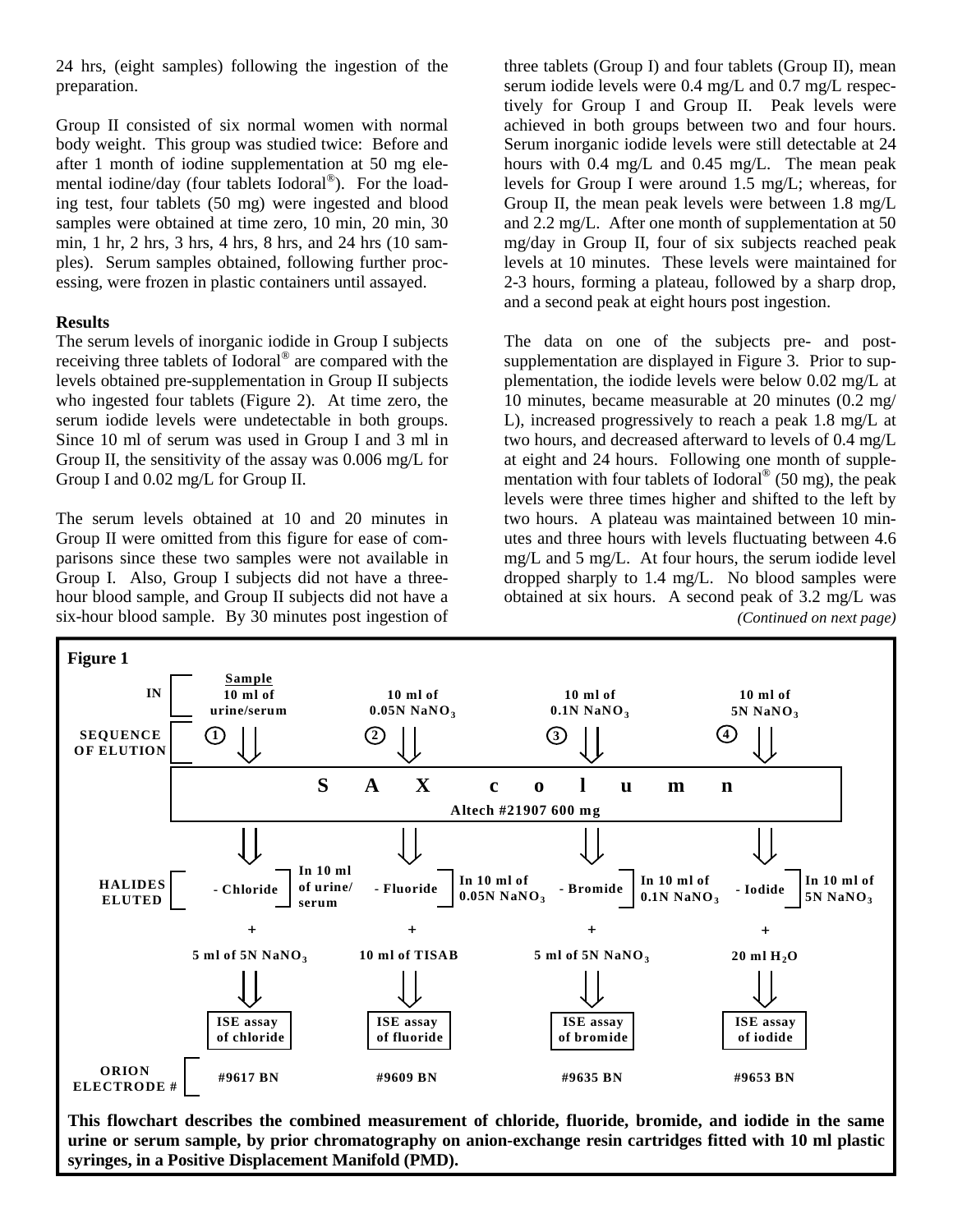observed at eight hours, suggesting an enterohepatic circulation of iodine. Following one month of supplementation, steady state conditions were achieved in this subject, and the serum iodide levels were 1.3 mg/L preloading and 1.2 mg/L 24 hours post-loading. As previously discussed,<sup>8</sup> at a daily intake of 50 mg iodine, expected serum levels at steady state would be equal to 50 mg/day divided by 43.5 L/day which computes to 1.15 mg/L. The renal clearance rate of iodide is  $43.5 \text{ L/day}^8$ .

The second peak of serum iodide levels eight hours after the first peak, following supplementation with 50 mg iodine for one month, was confirmed in a female subject who collected urine samples individually without pooling for 24 hours following the loading test with 50 mg (four tablets). This subject excreted 42% of the oral amount of 50 mg. A total of eight samples of voided urine were collected over the 24-hour period (Figure 4). The values shown on Figure 4 are expressed as percentage of the total iodide excreted in 24 hours, recovered in the voided sample expressed per hour, therefore representing excretion rate. This value was computed by dividing the amount of iodide measured in the sample by the interval of time in hours between collections. For example, if 20% of the total iodide excreted was recovered in a sample with a time interval of two hours from the previous void sample, the excretion rate would be 10%/hr. The first peak of urine iodide excretion rate occurred in sample #2, collected at five hours post ingestion, representing a three-hour period (time interval 2-5 hours from ingestion of iodine). This peak at 2-5 hours coincides with the serum data with peaks observed between two and four hours post-iodine administration. Serum iodide is efficiently cleared by the kidneys. A second peak was observed in sample #6, obtained at 13 hours post ingestion with a 2-hour interval (11-13 hrs). The interval of time between the two peaks is approximately eight hours, confirming the peak observed at eight hours in serum samples when the first peak was at 10 minutes.

## **Discussion**

The effect of orthoiodosupplementation on the profile and levels of serum iodide following a loading test is suggestive of an effect of iodine on the efficiency and rapidity of absorption of iodine. Possibly, this effect of iodine supplementation on iodine absorption may be applicable to the absorption of other nutrients.

The second peak of serum iodide following the loading test was not observed in the subjects prior to iodine supplementation (Figure 2) because such a peak would be expected eight hours after the first peak. Since the first peaks occurred 2-4 hours after ingestion of iodine in Figure 2, the second peak would have occurred at 10-12 hours after the iodine load. No blood sample was obtained between eight and 24 hrs in those subjects.

*(Continued on next page)* 



**tablets Iodoral®) in Group II. Peak level are observed between two and four hours. V is less than 0.006 mg/L for Group I and less than 0.02 mg/L for Group II.**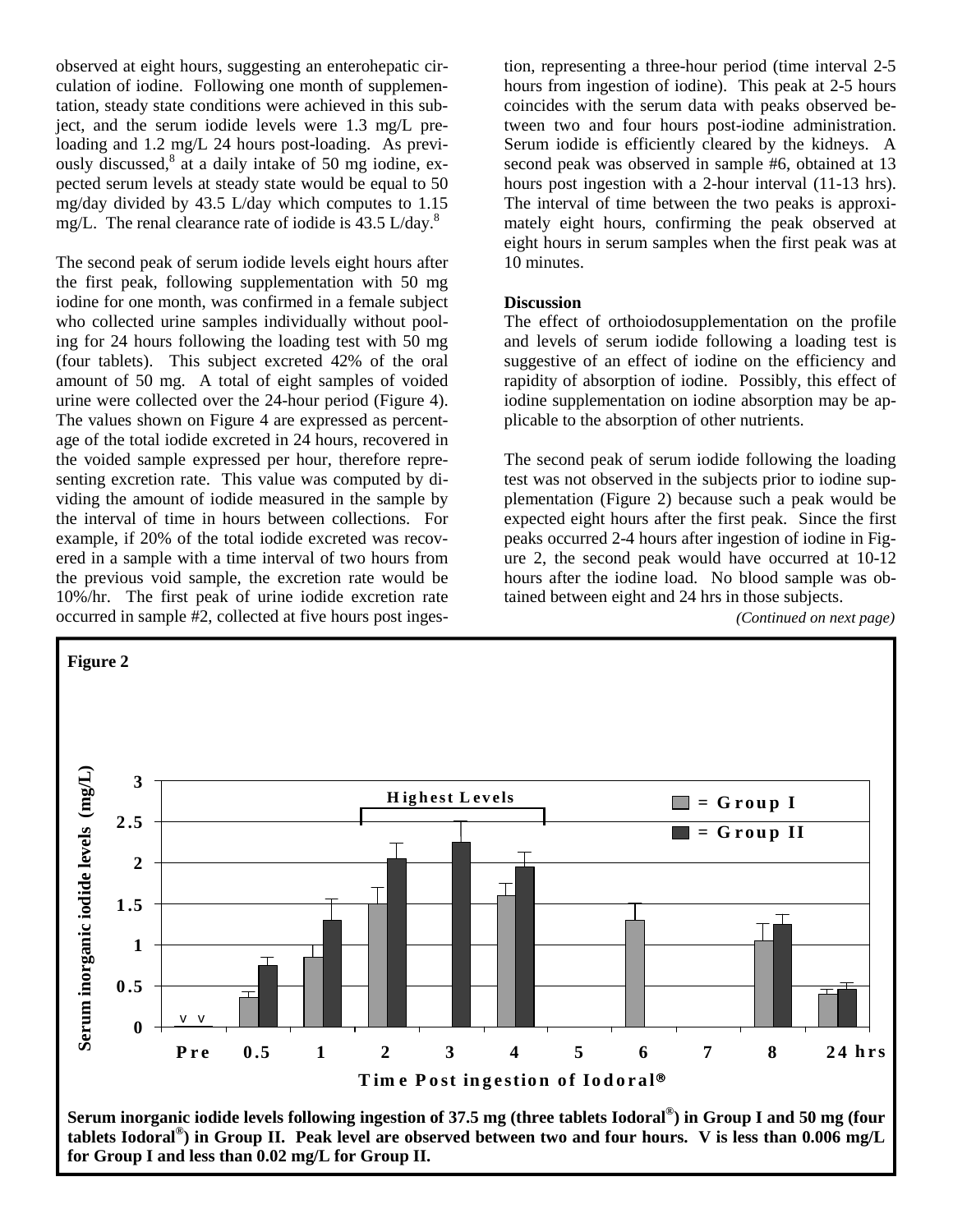An enterohepatic circulation of ingested inorganic iodine has not been previously reported. Such a metabolic pathway of iodine could result in elevated hepatic concentrations of iodine. We previously reported a significant effect of orthoiodosupplementation on serum liver enzymes. $\frac{11}{11}$  What role iodine plays on liver functions and bile formation is, at the present, unknown. Some patients have reported improved digestion, even with fatty meals, and regular bowel movement following orthoiodosupplementation. It is possible that iodine improves the flow of bile from the liver to the gastrointestinal tract. Iodine deserves more attention from medical researchers and clinicians.

A careful review of published data on amiodarone suggests that this organic iodine-containing drug is a sustained release form of iodine. The iodine released is the active agent, with the drug itself being the cause of its toxicity.<sup>12</sup> If this is the case, inorganic non-radioactive iodine would be the treatment of choice in those clinical conditions currently treated with amiodarone. In their 2001 publication, Martino *et al*13 reported a list of side effects and complications of amiodarone: corneal microdeposits in 100% of the cases; anorexia, nausea in 80%; skin photosensitivity and discoloration in 55-75%; neurological symptoms in 48%; abnormal liver tests in 25%; thyroid dysfunction in 14-18%; and lung dysfunction in 10-13%. The pulmonary toxicity is the most serious complication of amiodarone therapy, with a fatal outcome in 9% of the patients experiencing this side effect of amiodarone.<sup>14</sup>

It is hard to believe that such a drug is widely used by US physicians in medical conditions where inorganic non-radioactive iodine has never been tested. Connolly,15 in his 1999 review of amiodarone efficacy and safety, reported, "On the basis of the number of prescriptions filled in retail pharmacies, amiodarone was the most often prescribed antiarrhythmic agent, accounting for 24.1% of the total antiarrhythmic prescriptions in 1998." He further commented that amiodarone ac-He further commented that amiodarone accounted for 33-74% of prescriptions in Europe and North and South America, compared to 0.3% in Japan, which is 100 times less than the other countries mentioned. It is of interest that mainland Japanese consume at least 100 times the RDA for iodine.<sup>16,17</sup> That is at least 100 times more iodine than countries with 100 times more prescriptions for amiodarone. Regarding the evidence-based analysis of amiodarone efficacy and safety, Connolly stated, "The general view that amiodarone is the most useful drug for VT and VF, notwithstanding the rather modest evidence from randomized trials, led to its being adopted as the standard medical therapy in several recent randomized secondary prevention trials evaluating the ICD… A meta-analysis of these trials based on individual patient data yielded a relative risk reduction in all-case mortality of 13% to 15%, which was of borderline statistical significance  $(P=0.03$ or 0.06 depending on analytical method used)."

To make matters worse with amiodarone, thyroidologists have become so destructive that some of them recom-



*(Continued on next page)*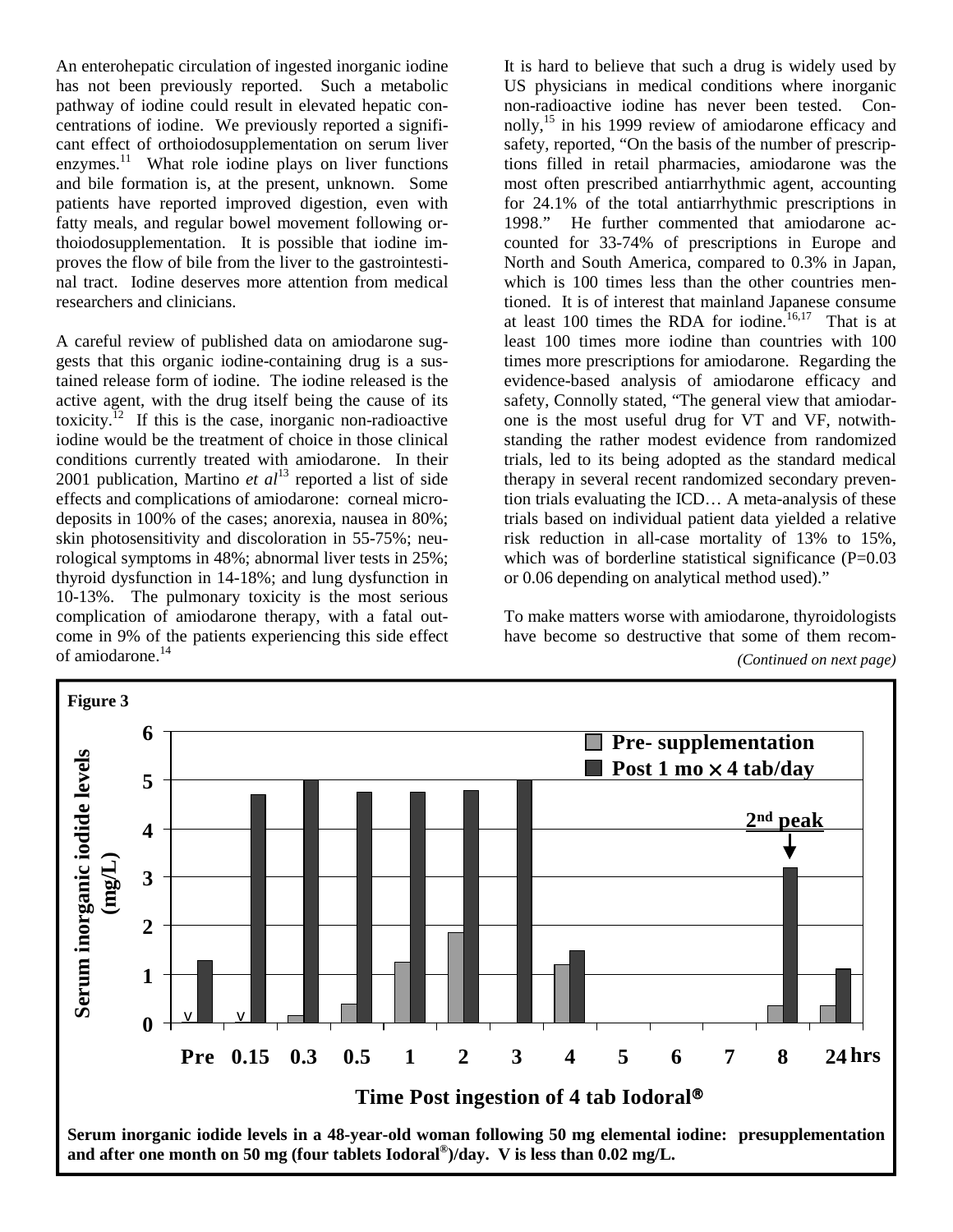mend radioiodine ablation of the thyroid to allow the reintroduction of amiodarone treatment in patients with a prior history of amiodarone-induced thyrotoxicosis.<sup>18</sup> To quote Hermida, *et al*, 18 "However, hypothyroidism should be viewed as a goal, rather than a complication, of treatment in these patients." They have gone berserk!

Implementation of orthoiodosupplementation in the above cases would be appropriate, not as a treatment for cardiac arrhythmias, but as a means of supplying these patients with adequate amounts of an essential nutrient for whole body sufficiency. Who knows? Orthoiodosupplementation and whole body iodine sufficiency may be the answer to several clinical conditions currently treated with toxic drugs.

An enterohepatic circulation of amiodarone has been reported by Andreasen, *et al*. 19 Since we have observed an enterohepatic circulation for inorganic iodine, could the iodine present in amiodarone and released from amiodarone play a role in this enterohepatic circulation? Broekhuysen, *et al*,<sup>20</sup> using balance studies of amiodarone and the iodine released from amiodarone, reported the following. In two subjects treated with 300 mg of amiodarone/day, the total amount of iodine measured in urine and feces was very low during the first three days, with a mean of 19% and 7% of the total iodine ingested suggesting that 80-90% of the iodine ingested was retained in the body. After 25-27 days of therapy with 300 mg/day, the mean percentage excretion of combined urine plus feces in these two subjects increased 48% and 75%. Therefore, after approximately one month, the percentage of iodine retained by the body had decreased to 25% and 50%. No inorganic iodine/iodide was found in feces, only the organic form, amiodarone; whereas, in urine, inorganic iodide was excreted.

In two other subjects treated with 300 mg/day for seven weeks, balance studies revealed at the end of the study that the total excreted iodine in urine and feces averaged 97.4% and 96.9%. The authors commented, "These results suggest that iodine is retained in the body until a mechanism is triggered that adjusts the excretion of iodine to balance completely the intake." They estimated that the body retained 1.5-2.0 g of iodine before the ingested iodine in amiodarone is completely excreted, and before therapeutic efficacy.

In three patients who died following long-term treatment with amiodarone, the levels of inorganic iodine present in various organs and tissues were measured. The total body iodine content was estimated at approximately 2 g with the greatest amount found in fat tissues (700 mg) and striated muscle (650 mg). Iodine was present in every tissue examined. The highest concentrations of *(Continued on next page)* 



**four tablets of Iodoral® in a female subject.**